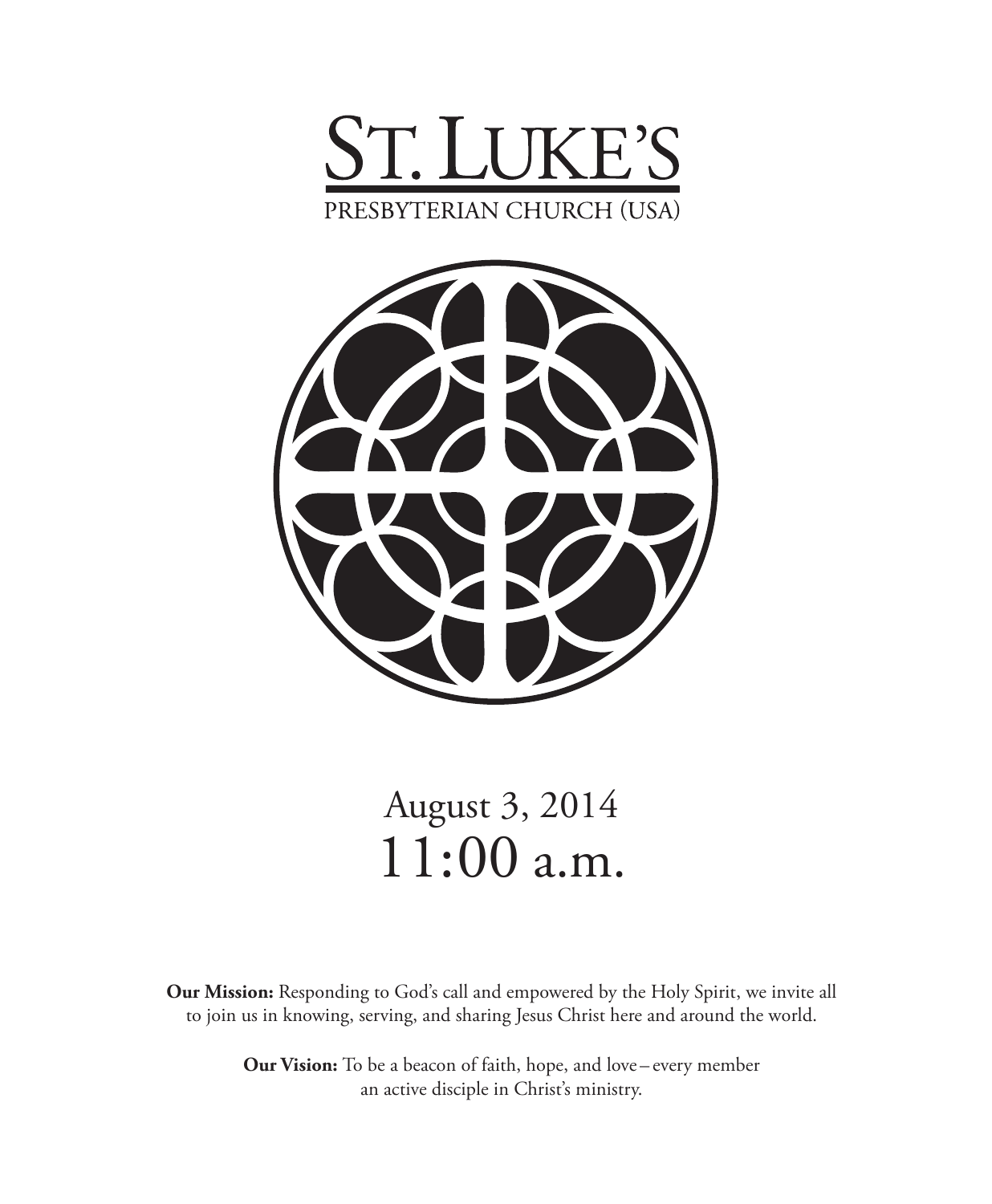

St. Luke's PRESBYTERIAN CHURCH (USA) 1978 Mt. Vernon Road Dunwoody, Georgia 30338-4617 770-393-1424 www.slpres.org

8:30 a.m. Chapel Communion Service 9:30 a.m. Sunday School 11:00 a.m. Sanctuary Worship Service *Nursery provided for all services and Sunday School*

> OFFICE HOURS' Mon. - Fri., 8:30 a.m. - 4:30 p.m.

Rev. Shannon Dill, Associate Pastor, Acting Head of Staff Rev. Phil Brown, Associate Pastor Dr. E. Moss Robertson, Pastor Emeritus



**That All May Worship:** Saint Luke's strives to be a welcoming church for all. Assistive hearing devices, large print hymnals, large print bulletins and pew cushions are available. Please contact an usher for further assistance.

**Parents:** During the worship service, if necessary, the parlor is a comfortable place to be with your child and still see the service. Children's Worship Notebooks and activity sheets are available for all ages on the shelves in the Narthex (Sanctuary lobby). An usher can assist you.

For your convenience, there is a **Family Restroom** located in the hallway of the administrative offices, on the first floor, near the main lobby.

August 3rd, 2014 • 18th Sunday in Ordinary Time Liturgical Color: White *White is used on days we celebrate the redemptive work of Jesus Christ, such as Christmas, Easter and Communion Sundays.* 

#### SERVING TODAY

| John & Cathy Ray; Jared & Linda Elliot                                                                  |
|---------------------------------------------------------------------------------------------------------|
| Thank you to last week's ushersBob Johnson,<br>John & Patsy Bradley, John & Ellen Massey                |
| Communion Servers Ken Painter, Captain;<br>Faye & Steve Cashwell; Bruce Jones;<br>Kay Loerch; Mark Ryan |
| Continental Breakfast Meg Wallace                                                                       |
|                                                                                                         |
|                                                                                                         |

#### WELCOME, GUESTS!

We are delighted you are worshiping with us! As a guest, you are invited to:

- 1. During the **Celebration of Community**, please print the requested information on the Friendship Pad and pass the Friendship Pad down the pew.
- 2. After the worship service, please join Deacon Stacey Kruse, Elder Chris Wallace, and our Pastors in the Narthex (Sanctuary lobby). They will answer questions and provide you with a Guest Packet and a loaf of bread lovingly made by Saint Luke's member, Cindy Nunez.
- 3. If you are interested in learning more about Saint Luke's or are interested in joining, please contact one of our pastors at 770.393.1424.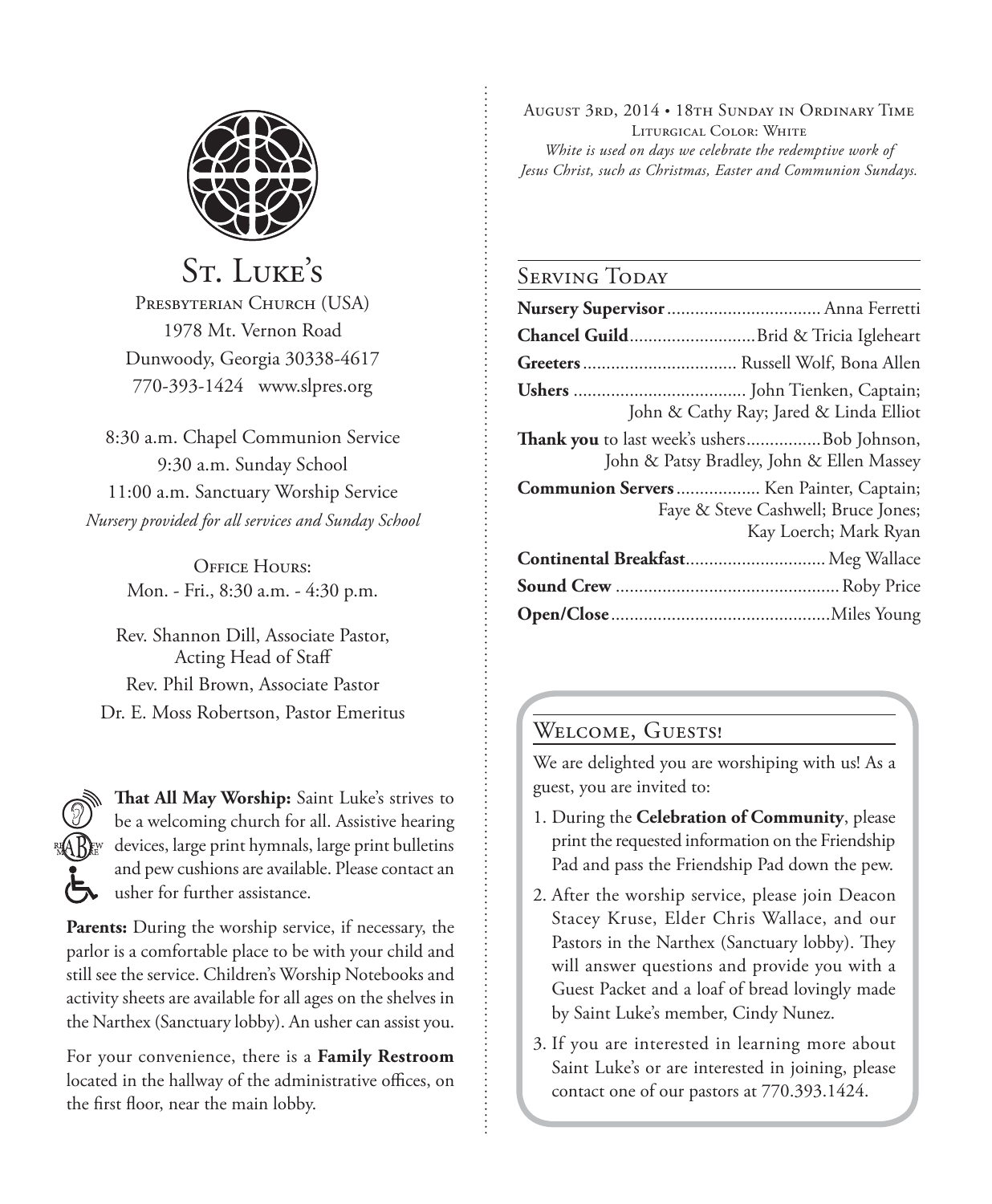#### We Assemble in God's Name

#### **In Preparation for Worship**

 Loving God, Your dear Son, Jesus Christ, came down from heaven to be the true bread which gives life to the world. Give us this bread, so that Jesus may live in us and we in Him. For He lives and reigns with You and the Holy Spirit, one God, now and forever. Amen.

#### **Gathering Prayer of Adoration** Shannon Dill

**Prelude** Meditation / Mark Hayes

**Call to Worship Fig. 17** Psalm 17

Leader: I call upon You, for You will answer me, O God;

**People: Incline Your ear to me, hear my words.** 

Leader: Wondrously show Your steadfast love,

**People: O savior of those who seek refuge.**

**All: Let us worship God!**

**Hymn #357** O Master, Let Me Walk with Thee / MARYTON

**Celebration of Community Phil Brown** 

## **Invitation to Confession & Call to Prayer**  \*

Leader: The Lord be with you. **People: And also with you.** Leader: Let us pray.

### **Prayer of Confession**  \*

 **Creator God, we call to You and name You as eternal, ever-present, and boundless in love. Yet there are times, O God, when we fail to recognize You in our lives. Sometimes shame clenches tightly around our hearts, and we hide Your abundant grace. Sometimes fear makes us small, and we miss the chance to speak from the strength that You provide. Sometimes doubt invades our hopefulness, and we ignore the eternal truth You offer. Holy God, remind us again of Your holy presence hovering near us and in us. Help us to see You in the moment-by-moment possibilities to live in Your grace, strength and truth. Amen.**

## **Assurance of Forgiveness** \*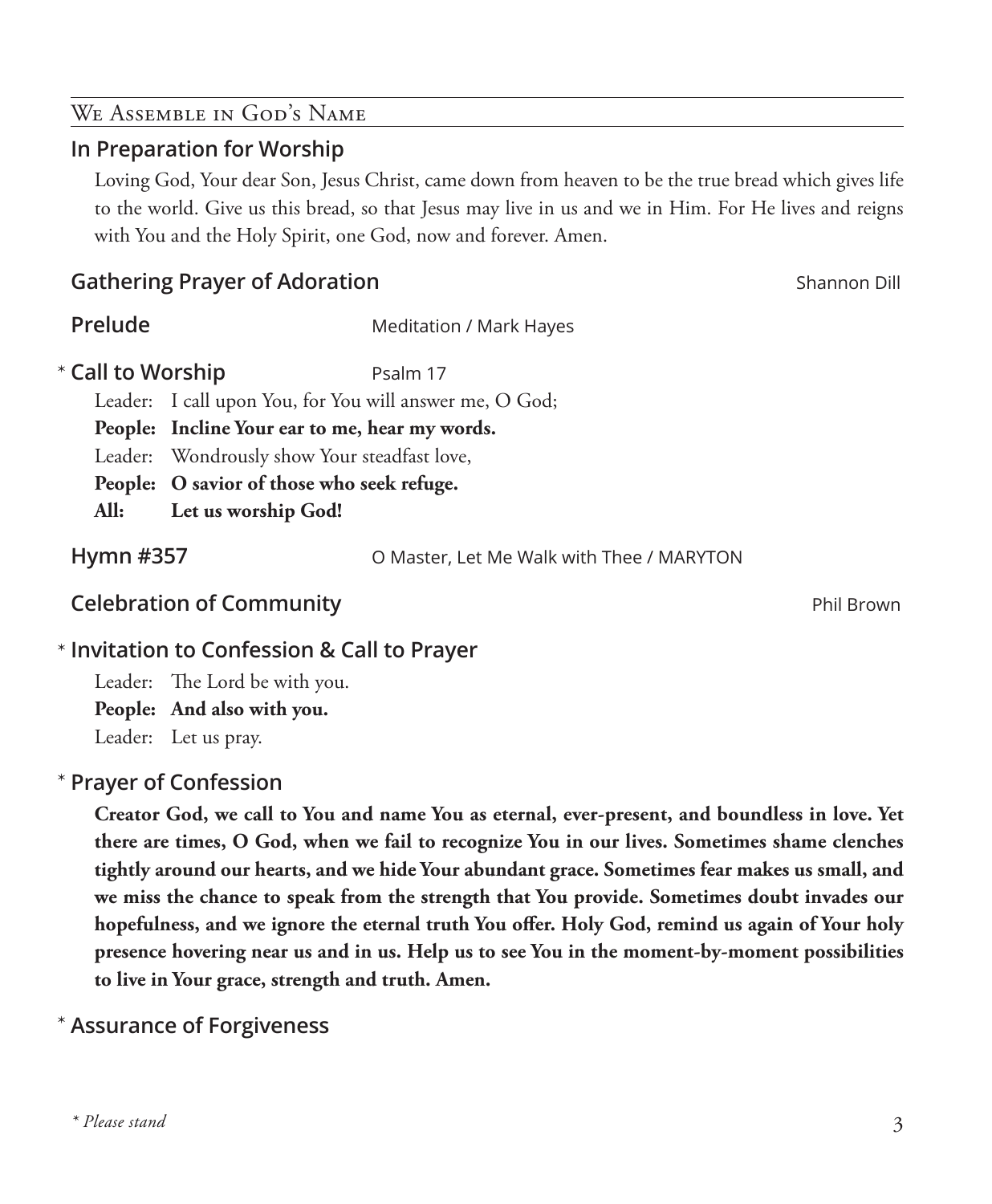## **Gloria Patri** \*

### **Glory be to the Father, and to the Son, and to the Holy Ghost; As it was in the beginning, is now, and ever shall be, world without end. Amen. Amen.**

#### **The Sacrament of Baptism** Ethan David LaPorte Shannon Dill Shannon Dill

Parents: Justin & Kelci LaPorte

As we welcome Ethan into our church family, Kaitlyn LaPorte (sister), Tom & Donna Steen (grandparents), and Sharon Kulczyk (grandmother) are also here to help celebrate this special occasion.

### **Affirmation of Faith** The Apostles' Creed \*

 **I believe in God, the Father Almighty, Maker of heaven and earth, and in Jesus Christ, His only Son our Lord; Who was conceived by the Holy Ghost, born of the Virgin Mary, suffered under Pontius Pilate; was crucified, dead, and buried; He descended into hell; the third day He rose again from the dead; He ascended into heaven, and sitteth on the right hand of God the Father Almighty; from thence He shall come to judge the quick and the dead. I believe in the Holy Ghost; the holy catholic church; the communion of saints; the forgiveness of sins; the resurrection of the body; and the life everlasting. Amen.** *(Congregation may be seated.)*

**Response Hymn #492** Baptized in Water / BUNESSAN

#### *Following the elder's statement, the congregation shall respond:*

 **With joy and thanksgiving, we welcome Ethan into Christ's church, for we are all one in Christ. We promise to love, encourage, and support him, to share the good news of the gospel with him, and to help him know and follow Christ.**

#### We Hear God's Word Proclaimed

**Tell Us Our Story** Catherine Anne Thomas

We always encourage children to remain in worship. However, we currently provide child care for infants through young elementary children in the event that families wish to use it. All classes meet in Sheppard Hall, which is located just across the garden.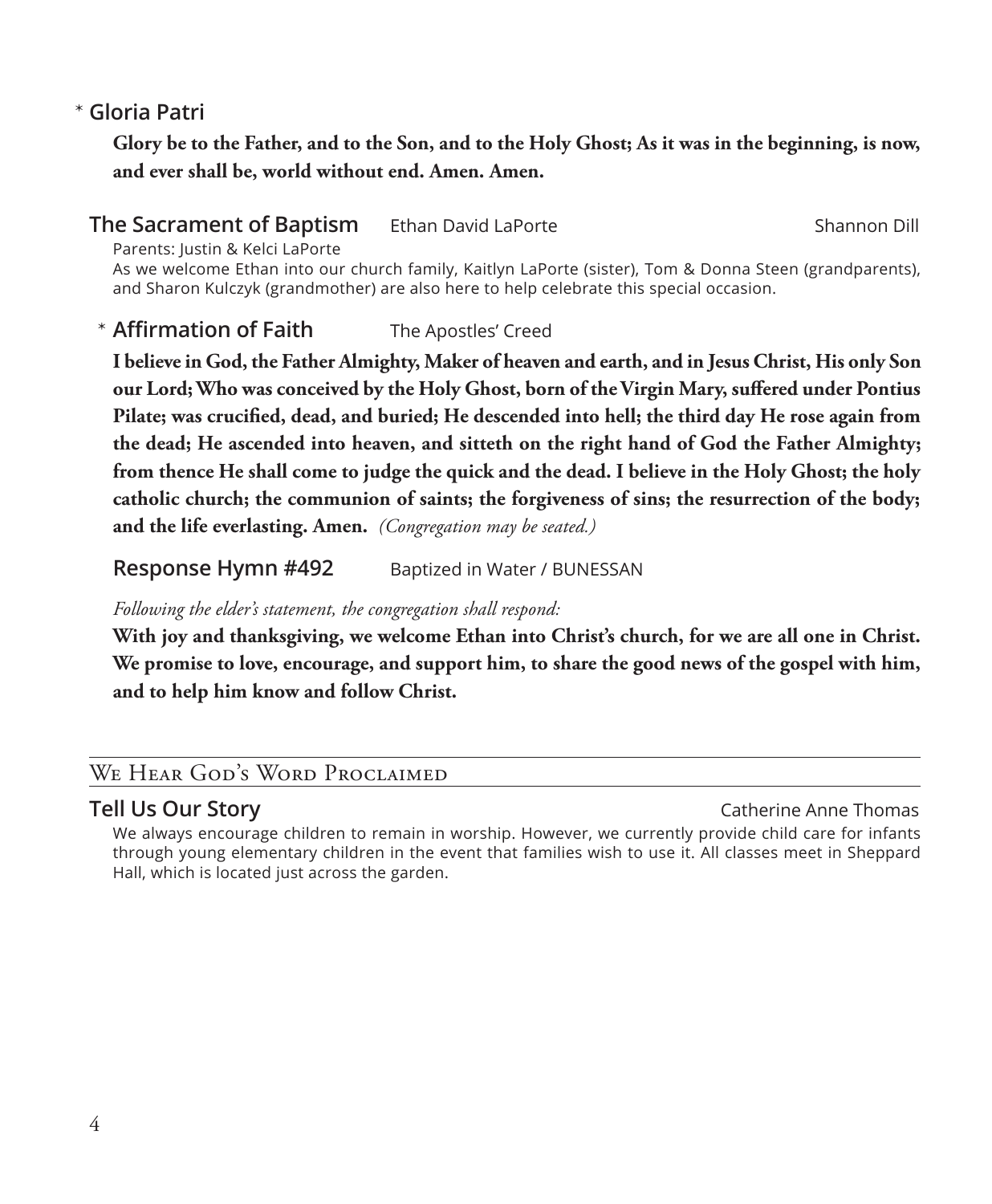## Leader: The Word of the Lord. **People: Thanks be to God. Duet** Mighty to Save / Hillsong Beth Eisenmesser & Mary Guerrant Everyone needs compassion, a love that's never failing. Let mercy fall on me. Everyone needs forgiveness, the kindness of a Savior, the hope of nations. Savior, He can move the mountains. My God is mighty to save, He is mighty to save. Forever, author of salvation. He rose and conquered the grave, Jesus conquered the grave So take me as you find me, all my fears and failures. Fill my life again.

I give my life to follow; everything I believe in. Now I surrender.

Shine your light and let the whole world see. We're singing for the glory of the risen king Jesus.

| <b>New Testament Reading</b> |                                                            | Matthew 14:13-21 / page 15 |              |
|------------------------------|------------------------------------------------------------|----------------------------|--------------|
|                              | Leader: The Word of the Lord.<br>People: Thanks be to God. |                            |              |
| Sermon                       |                                                            | Living Up to Our Name      | Shannon Dill |
|                              | WE RESPOND TO GOD'S WORD                                   |                            |              |

**Offering & Offertory** Prayer / Mark Hayes

## **Doxology** \*

 **Praise God, from Whom all blessings flow; Praise Him, all creatures here below; Praise Him above ye heavenly host; Praise Father, Son and Holy Ghost. Amen.**

## **The Lord's Supper**

When coming forward for Communion, please kneel at the closest available space to the center aisle. If you would like to be served where you are sitting, please raise your hand as the communion servers come down the center aisle and you will be served by intinction (dipping the bread in the cup). Everyone is invited to participate in the sacrament. Children who have discussed the sacrament with their parents and/or a pastor are welcome. A server with gluten-free bread will be standing at the center aisle. If you prefer gluten-free bread, please indicate your preference as you approach. Parents, please note the center rings of the communion are filled with wine. Only the outer ring is filled with grape juice.

## **Communion Music**

#### **Old Testament Reading** Genesis 32:22-31 / page 29 John Eagar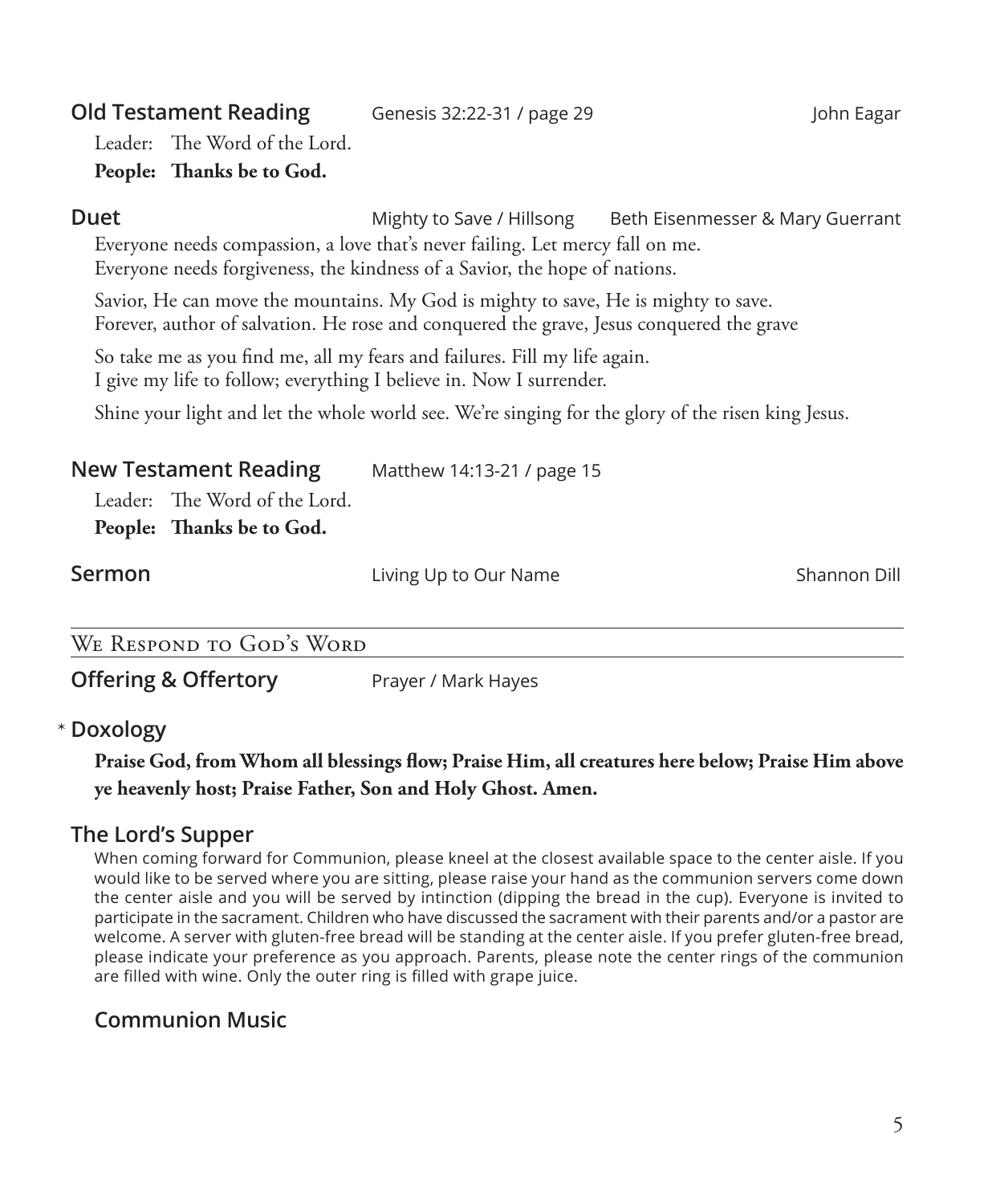## **Morning Prayer & The Lord's Prayer**

 **Our Father Who art in heaven, hallowed be Thy name. Thy kingdom come, Thy will be done, on earth as it is in heaven. Give us this day our daily bread; and forgive us our debts, as we forgive our debtors; and lead us not into temptation, but deliver us from evil. For Thine is the kingdom and the power and the glory, forever. Amen.**

| WE GO IN GOD'S NAME |                                               |
|---------------------|-----------------------------------------------|
| * Sending Hymn #384 | O Love That Wilt Not Let Me Go / ST. MARGARET |
| * Benediction       |                                               |
| * Postlude          | Thanksgiving and Praise / Mark Hayes          |

# **A Baby Shower!**

After the 11:00 worship service today, please join us in the Great Hall to celebrate the upcoming arrival of Phil and Kara Brown's baby, due October 1st.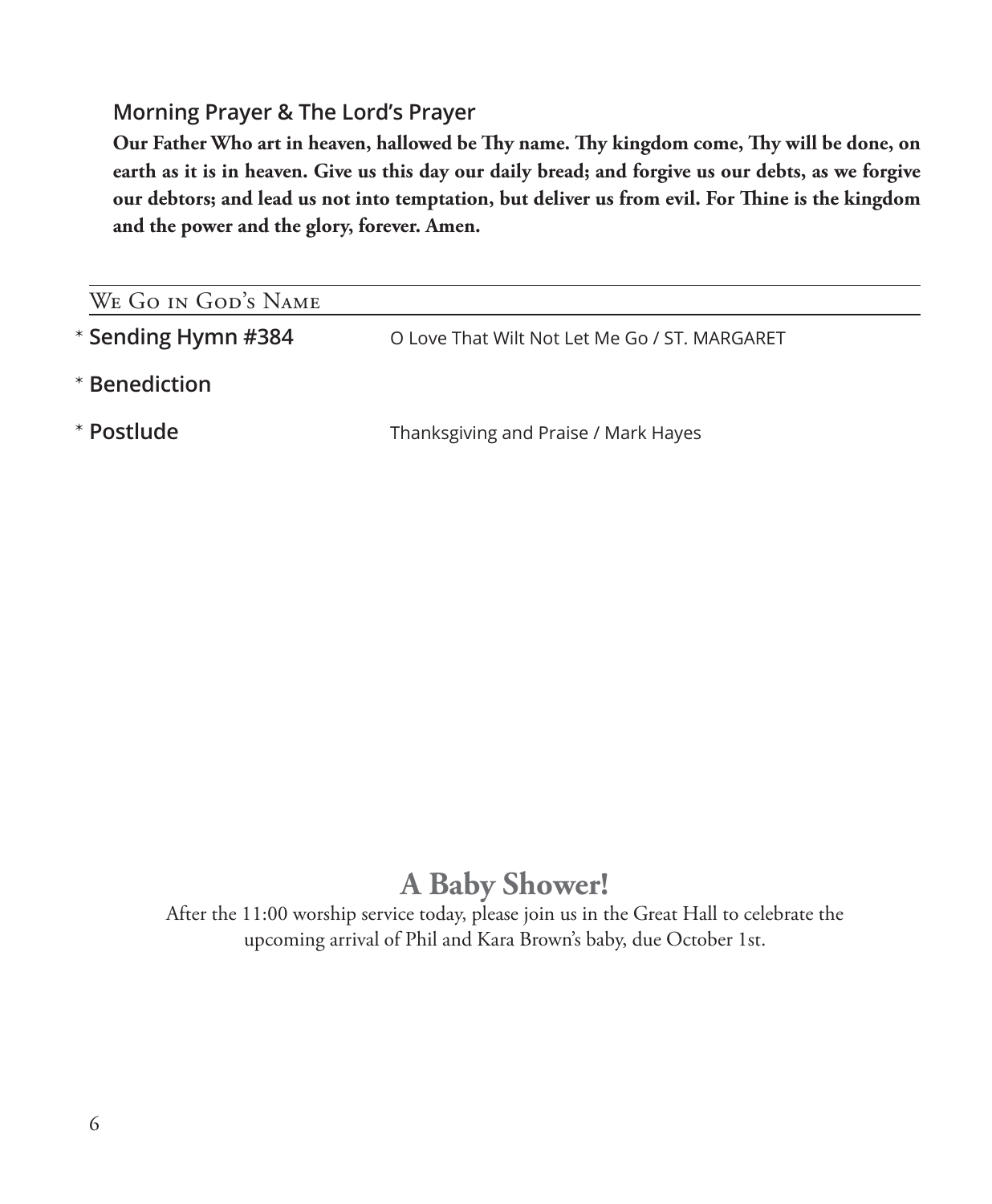### SERVE

**Helping Hands:** Could you use your time and talent to assist someone in the congregation? This ministry matches short term needs (like setting up a computer, driving a member to an appointment, helping change light bulbs) with available resources. If you'd like to help, contact Rebecca Strickland: rebstrick@gmail.com, 404.664.5392. If you need the Helping Hands team, contact your Deacon.

**Buy Some, Share One:** You can support local food pantries by buying an extra non-perishable item every time you go to the grocery store, and placing your donation in the carts in the main lobby. We alternate our donations monthly to the Interfaith Outreach Home (IOH) and Community Assistance Center (CAC). Your donations make a big difference!

**Looking for a great way to serve your church family?** Saint Luke's Meal Ministry provides meals for families or individuals who are recovering from a recent surgery or illness, suffering from the loss of a loved one, or celebrating the birth or adoption of a new baby. If you are interested in delivering a meal to a congregation member or would like more information, please contact Krissy Williams: kcwills7104@yahoo.com.

**R.O.C.K. (Reaching Out Through Crocheting & Knitting):** Every Wed., 10 a.m. - noon in the Parlor. Men and women of any age and skill level are welcome to join us in making prayer shawls, layette sets, blankets, etc. for outreach projects.

**Prayer Ministry:** Our Saint Luke's Prayer Ministry Team is involved in intercessory prayer (praying on behalf of others). If you would like to become a part of the Prayer Ministry Team, contact Paula Barbin: barbin@fulton.K12.ga.us , 678.297.9877.

Get together for breakfast every Sunday morning and welcome folks as they arrive. If you and your friends could furnish a continental breakfast, we will be glad to reimburse you. Please sign up on http://goo.gl/GevLpf or contact Meg Wallace: megwallace24@gmail.com, 404.293.1328.

**Serve your church with your smile:** be a greeter! Please sign up on http://goo.gl/XtWrDn or contact Meg Wallace: megwallace24@gmail.com, 404.293.1328. **Saint Luke's also needs ushers!** Questions? Contact John Tienken: 770.394.1104, tienkenj@gmail.com.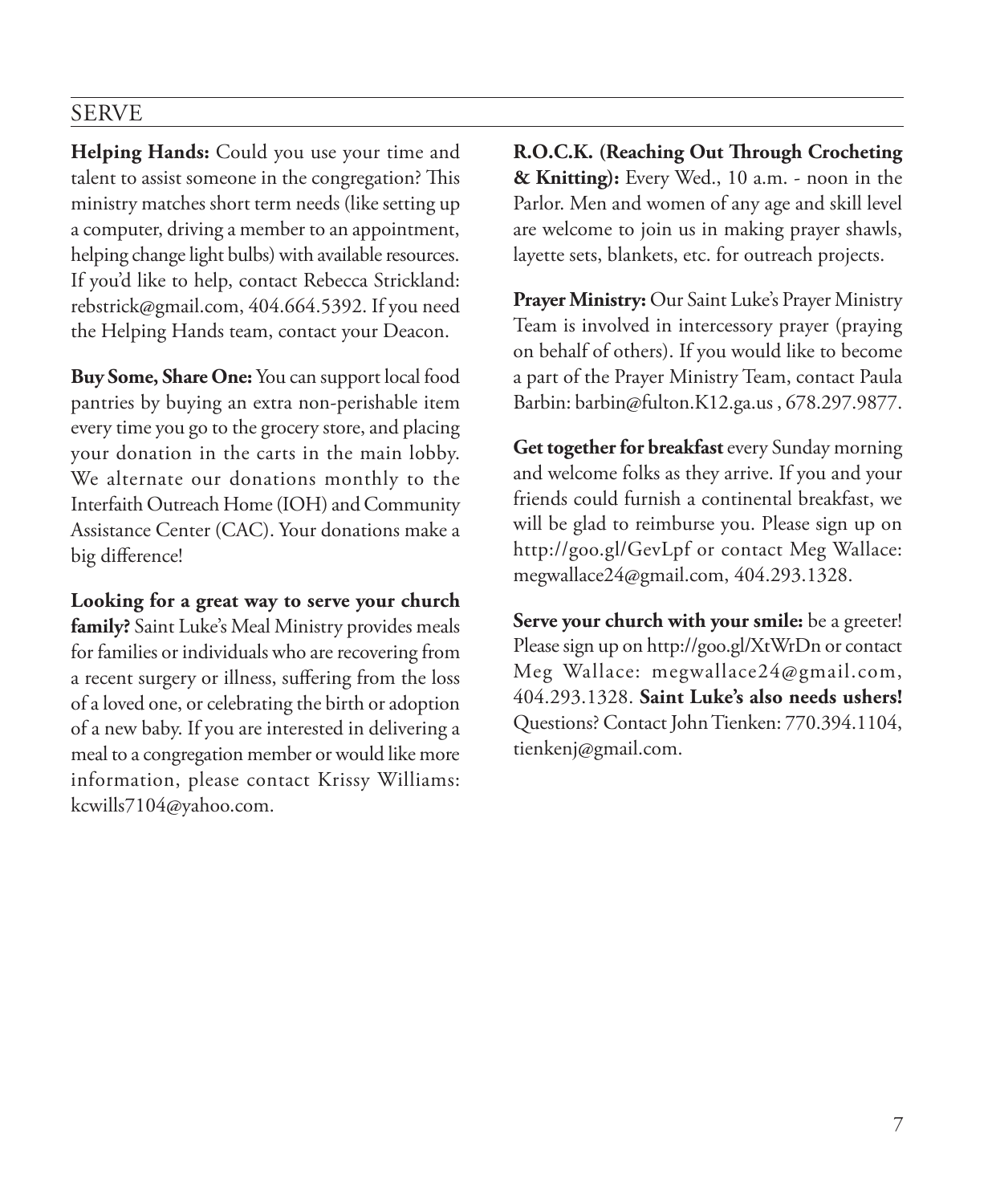#### SHARE

**Marriage Enrichment Group's Summer Cookout**  Want to know more about M.E.G.? Join us for a cookout at the home of Mark & Kimey Reed on **Aug. 10 at 5:30 p.m.** Call or email for details: kimeyreed@gmail.com / 404.441.8614.

**Men's Breakfast: let the season begin!** Tony Barnhart will be with us on Aug. 9 at 8 a.m. to feed our appetite for predictions on college football's winners for the 2014-2015 season. This season should prove to be especially significant with the launch of the college football playoff series. The warmup to Tony's message will be a hearty, delicious breakfast that is sure to please. Put on your college colors, bring your guests and treat yourself to this one hour kick-start to your day and to the upcoming "Season". Contact Daryl Moore: (H)770.395.6278 / (M)404.993.6203 / ddmoore@yahoo.com .

**Did you know** you can give flowers for a Sunday worship service in memory or in honor of someone or for a special event? Sign up on the main lobby bulletin board; cost is \$80. Call Celeste Fischer: 404.434.8099 or Faye Cashwell: 770.409.1960.

**Time for Summer Vacation Photos!** Each summer Saint Luke's features vacation photos of our members and friends on the lobby screens, and we'd love to include you! Please send us a couple of your best vacation shots, preferably with **you** in the picture. Photos should be high quality jpeg format; email Roby Price (robyprice@slpres.org) or drop off a thumb drive or disc at the office.

**Change is the Only Constant** We have entered a time of transition at Saint Luke's. It may be challenging in a variety of ways for all of us. Our Stephen Ministry team offers compassion to everyone with a gentle listening ear in a nonjudgmental way. We would like to invite you to conversation–be it a phone call, to meet for a cup of coffee or take a walk, to pray together on a regular weekly basis or perhaps only a few times. It would be a privilege to be invited to offer confidential care to anyone in our congregation as we support one another as a church family. Stephen Leaders Shannon Dill or Laura Strange are available anytime to make a referral.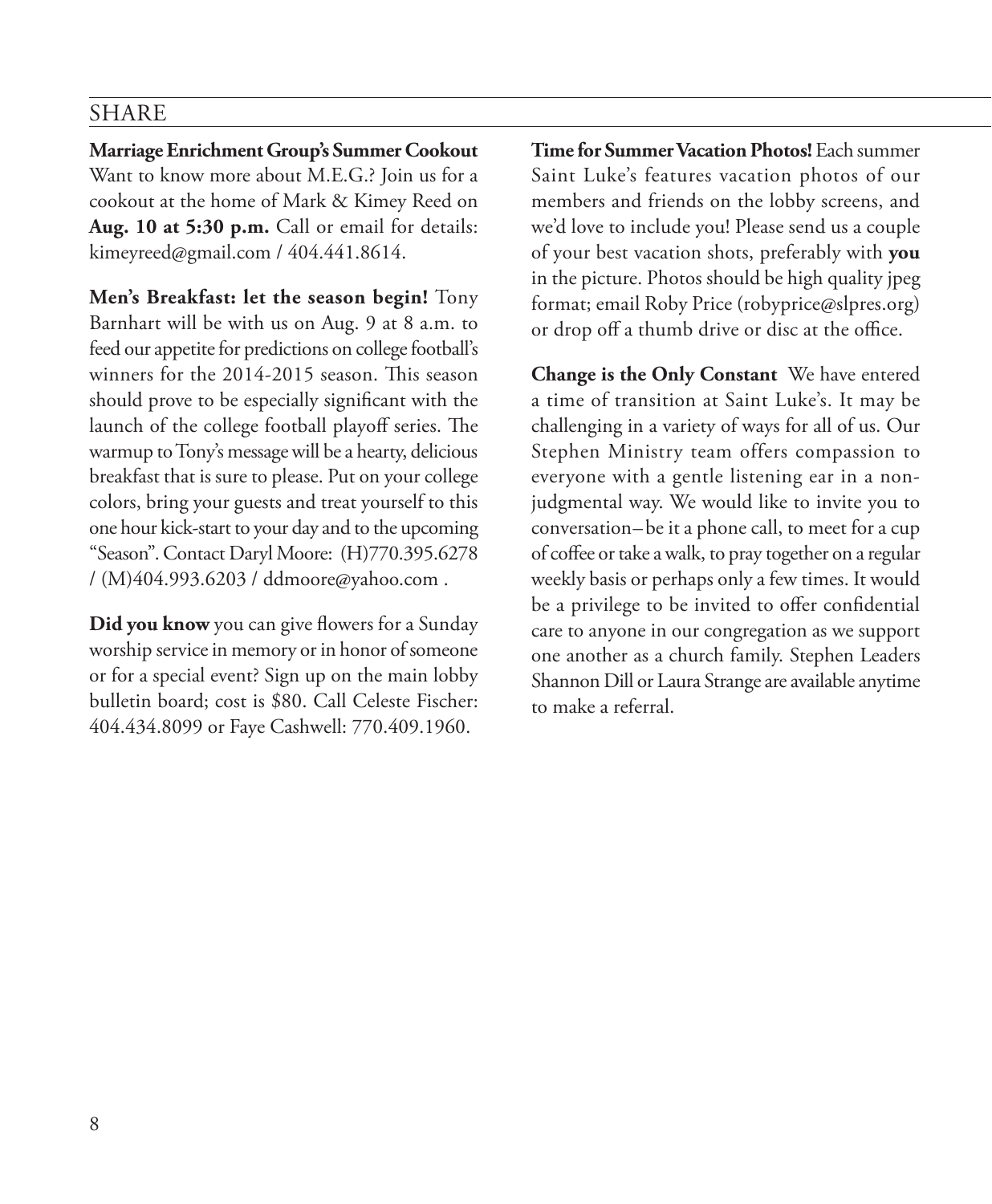**Electronic Giving Cards** are available in the back of the chapel or in the narthex of the sanctuary for members to place in the Offering plates so they can physically participate in that part of worship. The Saint Luke's Finance Committee asks everyone to consider making their contributions online: go to our website (www.slpres.org) and click on the "Giving" tab to find out more.

We are excited to announce that starting Sept. 8, Saint Luke's will be hosting **A.S.K. (After School Kids)**, a weekly Bible study for kids (K-5th) of different backgrounds, churches and degrees of Bible knowledge. A.S.K. students and volunteers will be here on Mondays, 3:15-4:45 p.m., for 10 weeks. Contact Tricia Baynton: tbaynton@comcast.net / 678.571.7624 for more info.

**Christian Music Zumba** is a fun way to get fit! Thursdays: 7-8:00 p.m.; \$6 per class. Contact Chris Wallace: clw7324@comcast.net, 770.395.7324.

**Tai Chi** for strength, flexibility and balance: Tues. and Thurs. 12:30-1:30 p.m.; \$10 per class. Contact Sam Evans: educcons@aol.com, 678.650.2399.

**SporTots** Summer Camp still has openings at Saint Luke's for the remaining weeks in August (sportots.com/slpres).

## **Faith & Film**

Faith & Film meets the 3rd Friday of each month. It's an informal opportunity for adults of all ages to watch great movies and explore their own faith through the lens of today's film culture–bring a friend! A potluck dinner is served at 7 p.m. and the movie starts at 7:45 p.m. in room 207. If you plan to attend and would like help with food, please RSVP to Cindy or Josh Nunez at breakingbread14@ gmail.com or 678-230-1236.

#### **Now Showing:**

August 15. . . *The Book Thief,* PG-13 / 2013 Based on the beloved international bestselling book, *The Book Thief* tells the story of an extraordinary, spirited young girl (Sophie Nélisse) sent to live with a foster family in WWII Germany. Intrigued by the only book she brought with her, she begins collecting books as she finds them. With the help of her new parents and a secret guest under the stairs, she learns to read and creates a magical world that inspires them all.

## **Coming Soon:**

| September 19 Keeping the Faith, PG-13 / 2000 |
|----------------------------------------------|
| October 17. <i>Life of Pi</i> , PG / 2012    |
| November 21 Soul Surfer, PG / 2011           |
| December 19 The Christmas Choir, NR / 2008   |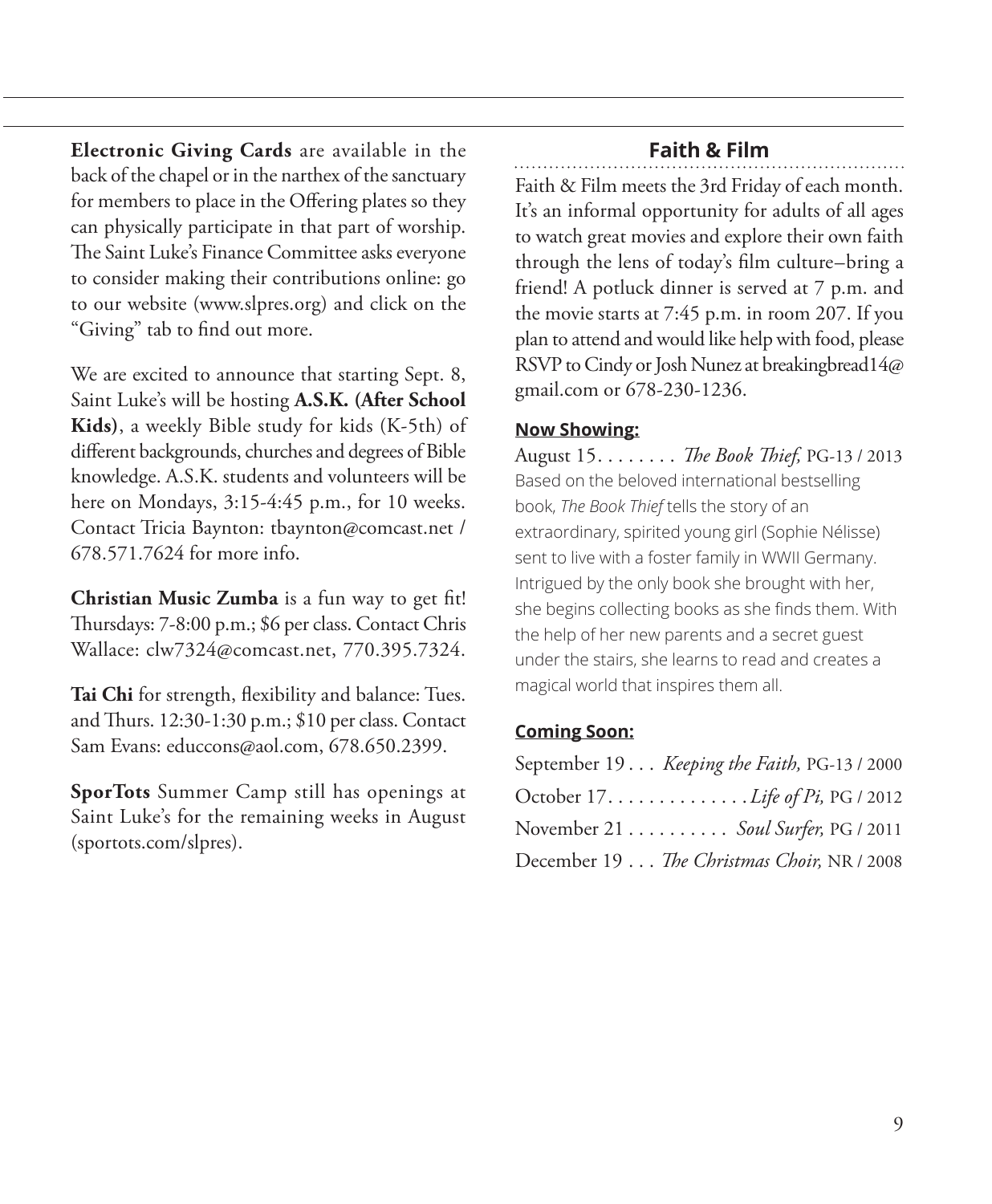#### KNOW

**We invite all "newer" members** who would like to get to know other members of Saint Luke's to join us on Sun., Aug. 10 from 9:30-10:30 a.m. in room 230. We will study *Making Sense of the Christian Faith,* through engaging conversation and exploration of the basic doctrines of the Christian faith. Please contact Shannon Dill (shannondill@slpres.org) with questions. Feel free to invite a friend!

**Friday Morning Men's Bible Study:** join us every Fri. for fellowship and Bible study from 6:40-8 a.m. in the Parlor with Dave Elkins.

## **Adult Sunday School (9:30-10:30 a.m.)**

Contact Shannon Dill: shannondill@slpres.org, 770.393.1424 ext. 229 **The Story of the Bible** (Room 145, The Parlor) **F.I.N.C.H** (Room 203) **Seasons of the Spirit** (Room 231-233) **Faith Foundations** (Room 232) **Soul Food** (Room 235)

## **SPLASH! Children's Ministries**

Contact Catherine Anne Thomas: cathomas@slpres.org, 770.393.1424 ext. 228

**Weird Sunday Mornings return Aug. 3rd.** The "Amazing Animals" (three's, PreK, and K) will gather in Rm. 120 to explore the animals in some of our favorite Bible stories. First through fifth graders will gather in the Great Hall for "Weird Animal Games." Each of these classes will require **two adult volunteers each week.** If you can help, please sign up on http://goo.gl/uMnk0k.

#### **NEXT SUNDAY, Aug. 10: Blessing of the Backpacks**

Bring your children's backpacks to church for a back-to-school blessing! We are also collecting and blessing donations of backpacks and school supplies for the Community Assistance Center. Your donation helps kids in our community get the school year off to a good start. The most needed items are three-ring binders, notebook paper, and composition books, but there are lots of other needs. A complete list can be found on the CAC web site: www.ourcac.org. Thank you!

**September 7** is the first day of our new Sunday School classes for fall!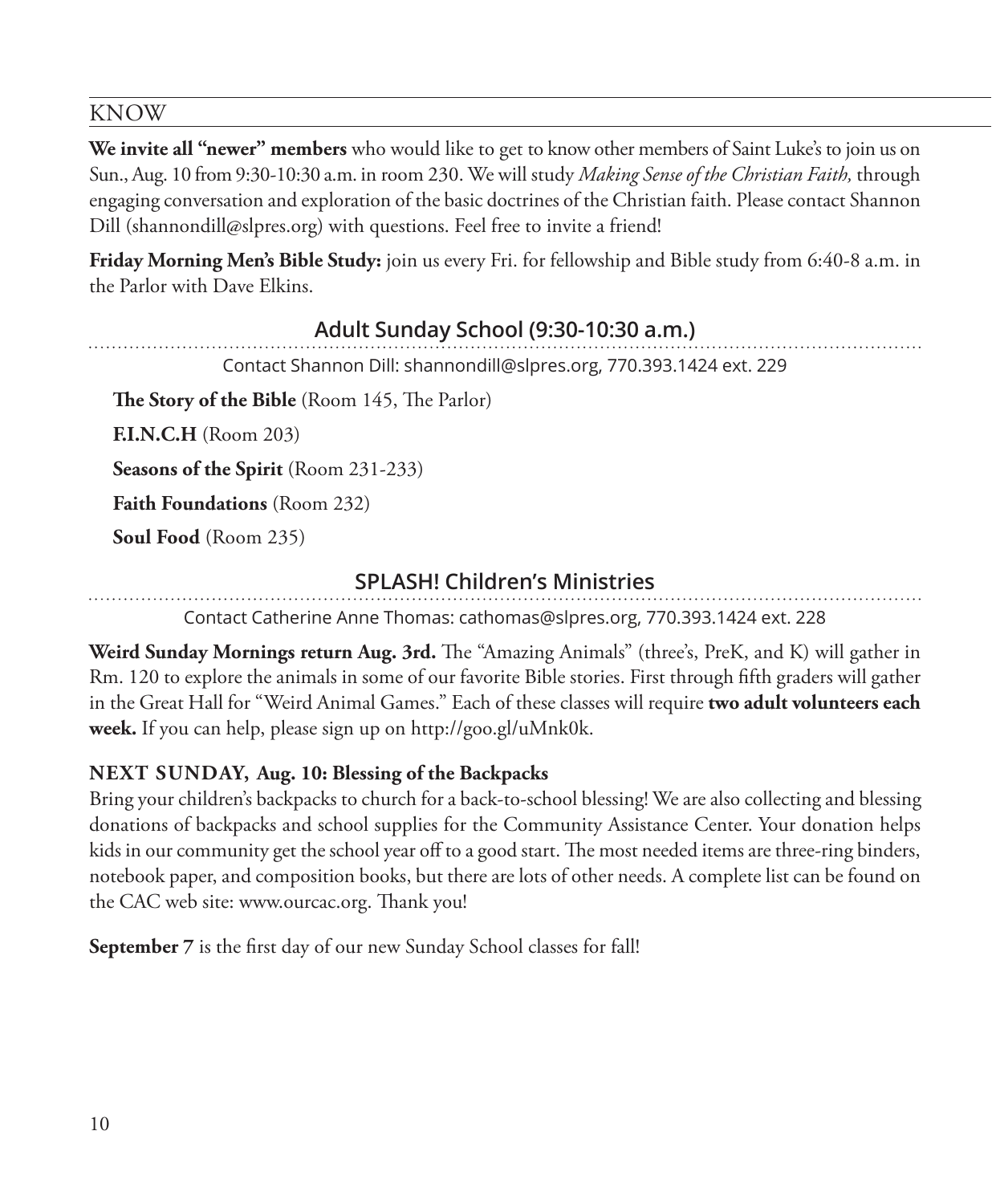## **From the Choir Loft (Music Ministry)**

Contact Clair Maxwell: clairmaxwell@slpres.org, 770.393.1424 ext. 227

**Summer Music Sundays:** The choirs are on summer break for two more weeks, but music is still needed at the 8:30 and 11 a.m. services. This is your chance to share your musical gifts with the congregation– all singers and instrumentalists are welcome and appreciated! Contact Clair Maxwell for more information.

**UPDATE - Pipe Organ Rebuilding:** As you may be able to tell from the nave of the sanctuary, the organ rebuilding project is well underway. Many pipes from the organ have been removed for revoicing at the organ shop. (Hint: The most visible missing pipes are under the stained glass window.) Also, by standing in the chancel, you can see that the organ console has been completely removed for refinishing and upgrading to digital controls. Many thanks for your continued support of the Foundation for the Future campaign for making this possible.

**Our adult choirs return soon,** so now is the time to consider joining us. Worship traditions and music are so important for our church family and our life together.

Chancel Choir rehearsals begin on Wed., Aug. 20 from 7:30-9:00 p.m. in the choir room.

Festival Ringers handbell choir will begin rehearsals with a Bell Polishing Party on Wed., Aug. 27 from 6:15-7:15 p.m. in the handbell room. Join us and invite your friends!

## **Youth Connection (SLYC)**

Contact Phil Brown: philbrown@slpres.org, 770.393.1424 ext. 238

**August 3:** Sunday School 9:30-10:30; Baby Brown Baby Shower after 11:00 service.

**August 10:** Sunday School 9:30-10:30: meet at church we will head to Hickory House for breakfast. We want to hear about your summers and what you are excited about for school. During both worship services, we will have the <u>The Blessing of the Backpacks</u> – bring your backpack, and bring in some supplies to donate to local kids through Community Assistance Center. Sixth Grade Pool Party in the afternoon.

**August 17:** Sunday School 9:30-10:30; come meet our new youth ministry Intern!

**August 24:** Youth sponsored, church-wide Pancake Breakfast, 9:00-10:30 a.m. There are spots for everyone to help. See Phil or the weekly *Highlights* email to sign up. Druid Hills Night Shelter in the evening. Bring siblings, friends, and food; see Phil for more details.

**August 31:** No Sunday School.